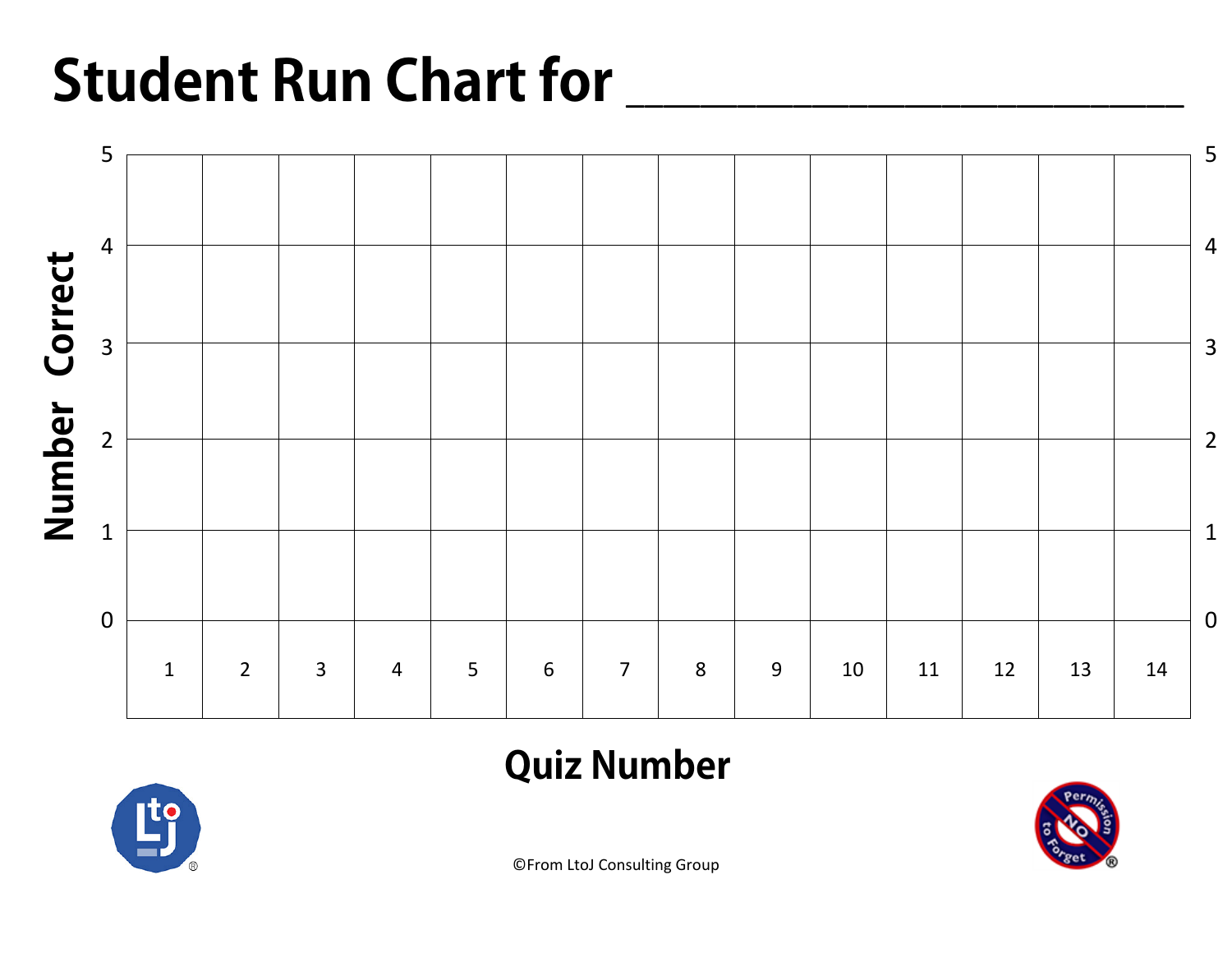## **Scatter Diagram**



### **Quiz Number**



Number Correct **Number Correct**

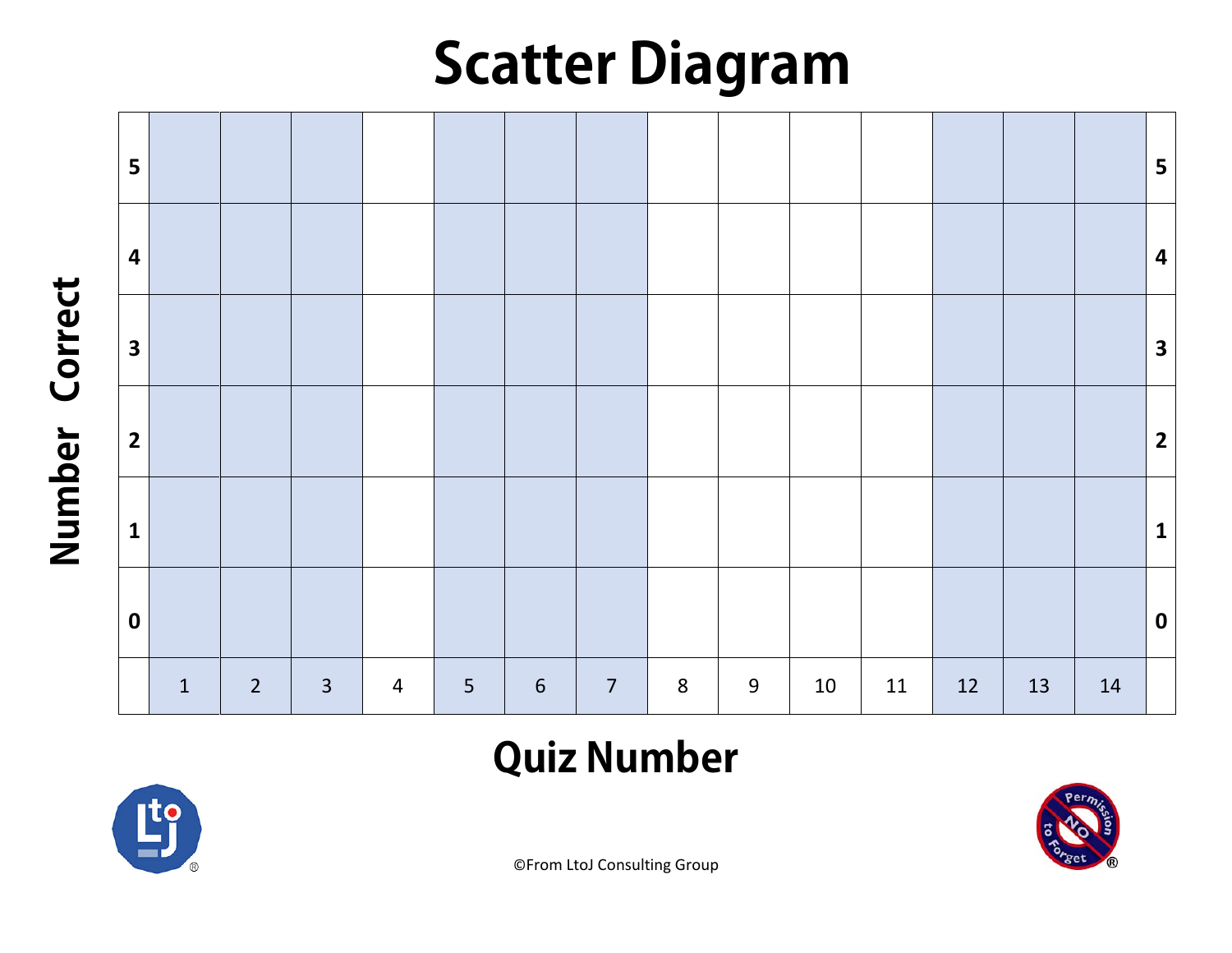## **Class Run Chart**



### **Quiz Number**



**Number Correct**

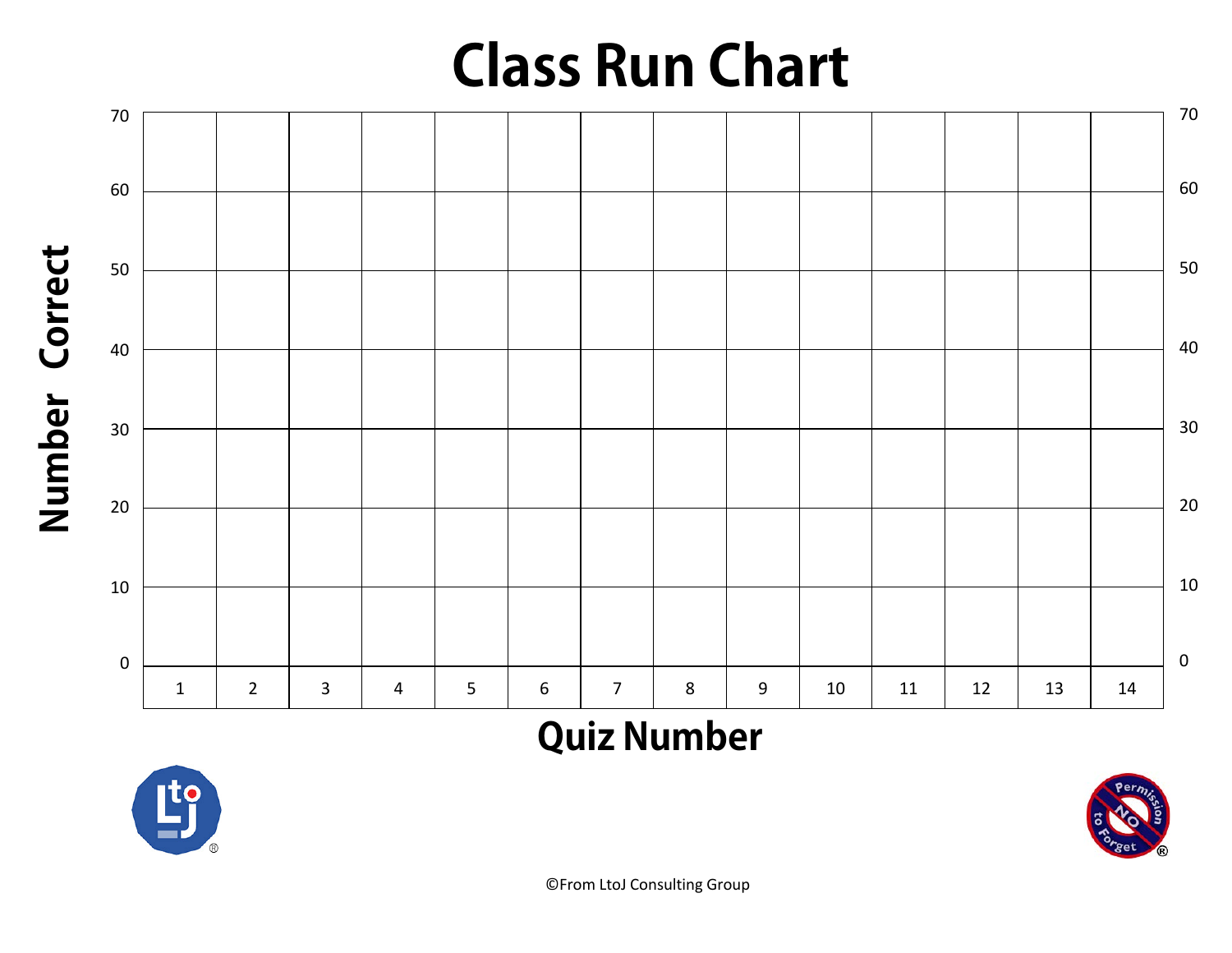## **Histogram for Quiz #**





**Number of Students**

#### **Number Correct**